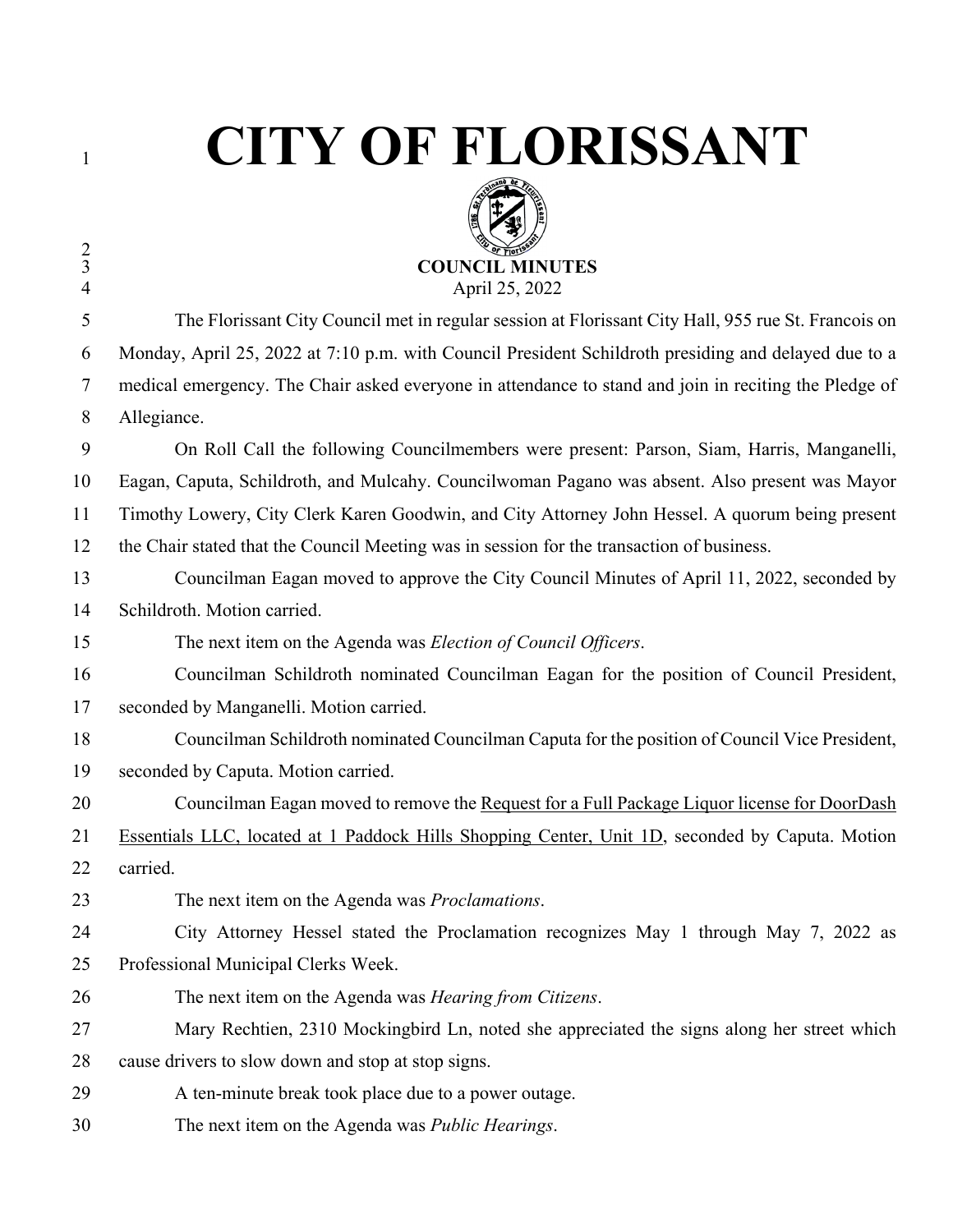The City Clerk reported that Public Hearing 22-04-011 for the Public Hearing to review the proposed revised Comprehensive Plan for the City of Florissant. The Chair declared the Public Hearing to be open.

 Tim Briehan, H3, stated process was to update the Comprehensive plan and Historic District Master plan. He noted the plan consists of updated community vision, goals and objectives, future land use plan, strategic implementation plan, code review and assessment, and community branding initiative. Mr. Briehan stated the city had over 1,200 resident and non-resident stakeholders involved in the process of creating the comprehensive plan. The strengths were listed as the economic strength of the highways, Historic Old Town as a regional destination, sub-regional retail center, growing medical services area, physical landscape, expansive parks and community facilities, long-standing civic and religious organizations, locally-supportive community retail and services, and being a safe community. The portions to improve is job centers, improving school district, reimagine Lindbergh, improve job diversity, improve aging parks, improve Coldwater Creek, enhance neighborhoods, maintain a strong community identity, and rebrand Florissant's perception.

- Being no further comments, Councilman Schildroth moved to close the Public Hearing, seconded by Harris. Motion carried.
- The Chair stated that the next item on the agenda was *Second Readings*.

Councilman Siam moved Bill No. 9769 an Ordinance authorizing an amendment to an existing

Special Use to allow for a building addition in a B-3 "Extensive Business District" located at 1779 N.

 Hwy 67 be read for a second time, seconded by Caputa. Motion carried and Bill No. 9769 was read for a second time.

 Councilman Siam moved that Bill no. 9769 be read for a third time, seconded by Harris. Motion carried and Bill No. 9769 was read for a third time and placed upon its passage. Before the final vote all interested persons were given an opportunity to be heard.

 Being no persons who wished to speak, on roll call the Council voted: Parson yes, Siam yes, Harris yes, Manganelli yes, Eagan yes, Caputa yes, Schildroth yes, and Mulcahy yes.

Whereupon the Chair declared Bill No. 9769 to have passed and become Ordinance No. 8778.

The Chair stated that the next item on the agenda was *Board Appointments.* 

Councilman Mulcahy made a motion to appoint Theresa Matoushek, 603 rue St Denis, to the

Landmark and Historic District Commission as a member from Ward 6 with a term expiring 4/25/2025.

Seconded by Schildroth, motion carried.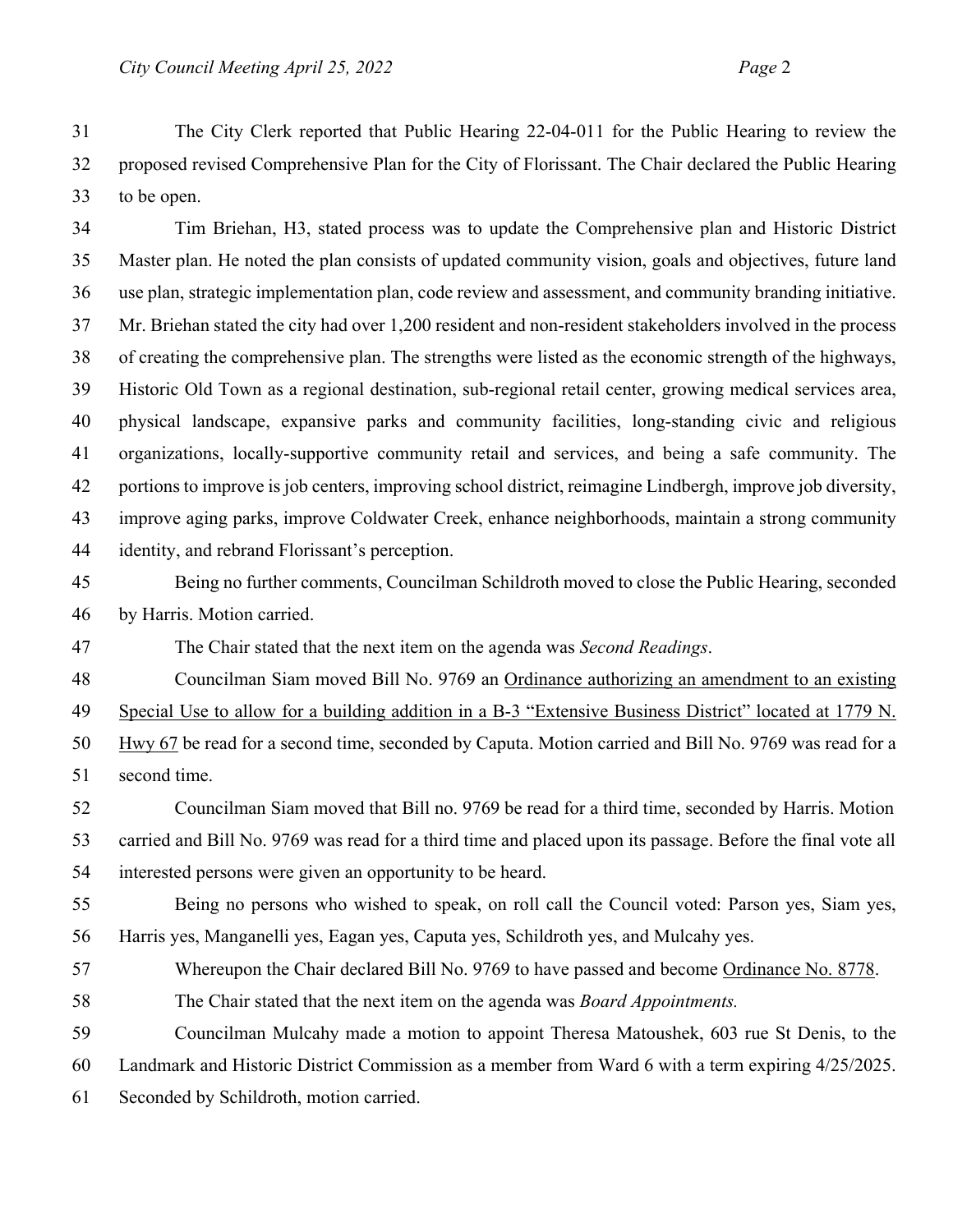Councilman Caputa made a motion to accept the Mayor's appointment of Lisa Smith, 785 Pelican Lane, to the Senior Commission as a member from Ward 4 with a term expiring 4/25/2025. Seconded by Eagan, motion carried. Councilman Caputa made a motion to accept the Mayor's reappointment of Craig Andert, 3725 Estates, to the Environmental Quality Commission from Ward 9 with a term expiring 4/25/2025. Seconded by Eagan, motion carried. Councilman Caputa made a motion to accept the Mayor's reappointment of Tony Maldonado, 15 Alpha, to the Environmental Quality Commission from Ward 5 with a term expiring 4/25/2025. Seconded by Siam, motion carried. The Chair stated that the next item on the agenda was *Bills for First Reading*. The Council as a whole introduced Bill No. 9771 an Ordinance approving the Community Development Block Grant (CDBG) FY2022 Annual Action Plan for the City of Florissant, Missouri and authorizing and directing the mayor to submit such plan to the United States Department of Housing and Urban Development was read for the first time. The Council as a whole introduced Bill No. 9772 an Ordinance levying a local use tax at the same rate as the local sales tax of the City of Florissant, Missouri was read for the first time. Councilman Schildroth introduced Bill No. 9773 an Ordinance repealing ordinance no. 8653 establishing a new compensation plan for part-time employees of the City of Florissant and containing an effective date clause was read for the first time. Councilman Schildroth moved that Bill No. 9773 be read for a second time, seconded by Caputa. Motion carried and Bill No. 9773 was read for a second time. Councilman Schildroth moved that Bill No. 9773 be read for a third time, seconded by Manganelli. On roll call the Council voted: Parson yes, Siam yes, Harris yes, Manganelli yes, Eagan yes, Caputa yes, Schildroth yes, and Mulcahy yes. Having received a unanimous vote of all members present Bill No. 9773 was read for a third and final time and placed upon its passage. Before the final vote all interested persons were given an opportunity to be heard. Being no persons who wished to speak, on roll call the Council voted: Parson yes, Siam yes, Harris yes, Manganelli yes, Eagan yes, Caputa yes, Schildroth yes, and Mulcahy yes. 90 Whereupon the Chair declared Bill No. 9773 to have passed and become Ordinance No. 8779. Councilman Schildroth introduced Bill No. 9774 an Ordinance amending section 125.065.A "Job Classification and Grade Level" by adding certain job classifications was read for the first time. Councilman Schildroth moved that Bill No. 9774 be read for a second time, seconded by Caputa. Motion carried and Bill No. 9774 was read for a second time.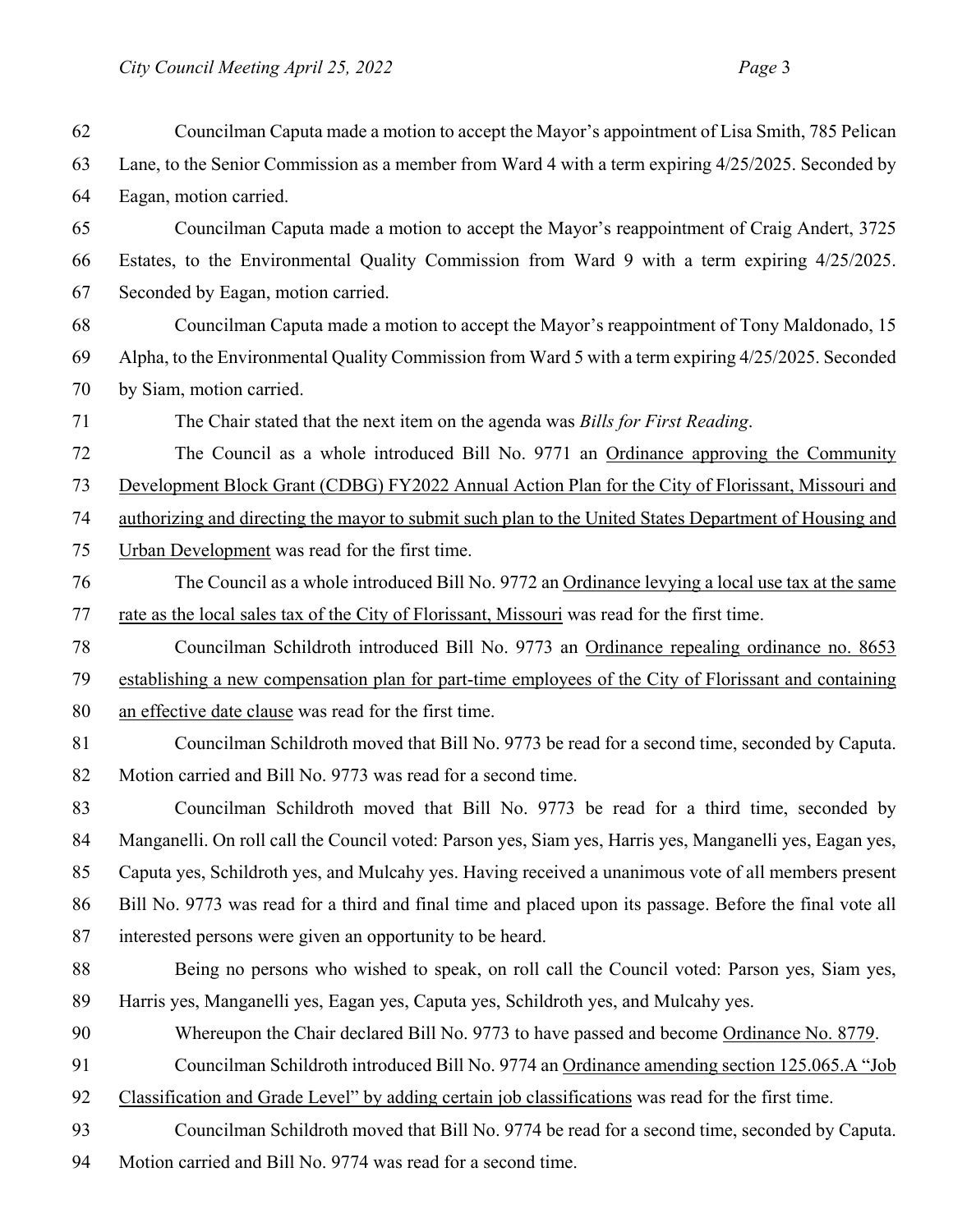| 95  | Councilman Schildroth moved that Bill No. 9774 be read for a third time, seconded by Mulcahy.              |
|-----|------------------------------------------------------------------------------------------------------------|
| 96  | On roll call the Council voted: Parson yes, Siam yes, Harris yes, Manganelli yes, Eagan yes, Caputa yes,   |
| 97  | Schildroth yes, and Mulcahy yes. Having received a unanimous vote of all members present Bill No.          |
| 98  | 9774 was read for a third and final time and placed upon its passage. Before the final vote all interested |
| 99  | persons were given an opportunity to be heard.                                                             |
| 100 | Being no persons who wished to speak, on roll call the Council voted: Parson yes, Siam yes,                |
| 101 | Harris yes, Manganelli yes, Eagan yes, Caputa yes, Schildroth yes, and Mulcahy yes.                        |
| 102 | Whereupon the Chair declared Bill No. 9774 to have passed and become Ordinance No. 8780.                   |
| 103 | Councilman Schildroth introduced Bill No. 9775 an Ordinance authorizing re-appropriations to               |
| 104 | roll over Fiscal Year 2021 American Recovery Act (ARPA) fund revenues to Fiscal Year 2022 was read         |
| 105 | for the first time.                                                                                        |
| 106 | Councilman Eagan moved that Bill No. 9775 be read for a second time, seconded by Caputa.                   |
| 107 | Motion carried and Bill No. 9775 was read for a second time.                                               |
| 108 | Councilman Eagan moved that Bill No. 9775 be read for a third time, seconded by Parson. On                 |
| 109 | roll call the Council voted: Parson yes, Siam yes, Harris yes, Manganelli yes, Eagan yes, Caputa yes,      |
| 110 | Schildroth yes, and Mulcahy yes. Having received a unanimous vote of all members present Bill No.          |
| 111 | 9775 was read for a third and final time and placed upon its passage. Before the final vote all interested |
| 112 | persons were given an opportunity to be heard.                                                             |
| 113 | Being no persons who wished to speak, on roll call the Council voted: Parson yes, Siam yes,                |
| 114 | Harris yes, Manganelli yes, Eagan yes, Caputa yes, Schildroth yes, and Mulcahy yes.                        |
| 115 | Whereupon the Chair declared Bill No. 9775 to have passed and become Ordinance No. 8781.                   |
| 116 | Councilman Schildroth introduced Bill No. 9776 an Ordinance authorizing an appropriation of                |
| 117 | \$4,100 form the General Revenue Fund to account no. 01-5-40-24073 to cover the building code update       |
| 118 | in the City Code of Ordinances was read for the first time.                                                |
| 119 | Councilman Schildroth moved that Bill No. 9776 be read for a second time, seconded by Harris.              |
| 120 | Motion carried and Bill No. 9776 was read for a second time.                                               |
| 121 | Councilman Schildroth moved that Bill No. 9776 be read for a third time, seconded by Caputa.               |
| 122 | On roll call the Council voted: Parson yes, Siam yes, Harris yes, Manganelli yes, Eagan yes, Caputa yes,   |
| 123 | Schildroth yes, and Mulcahy yes. Having received a unanimous vote of all members present Bill No.          |
| 124 | 9776 was read for a third and final time and placed upon its passage. Before the final vote all interested |
| 125 | persons were given an opportunity to be heard.                                                             |
| 126 | Being no persons who wished to speak, on roll call the Council voted: Parson yes, Siam yes,                |
|     |                                                                                                            |

Harris yes, Manganelli yes, Eagan yes, Caputa yes, Schildroth yes, and Mulcahy yes.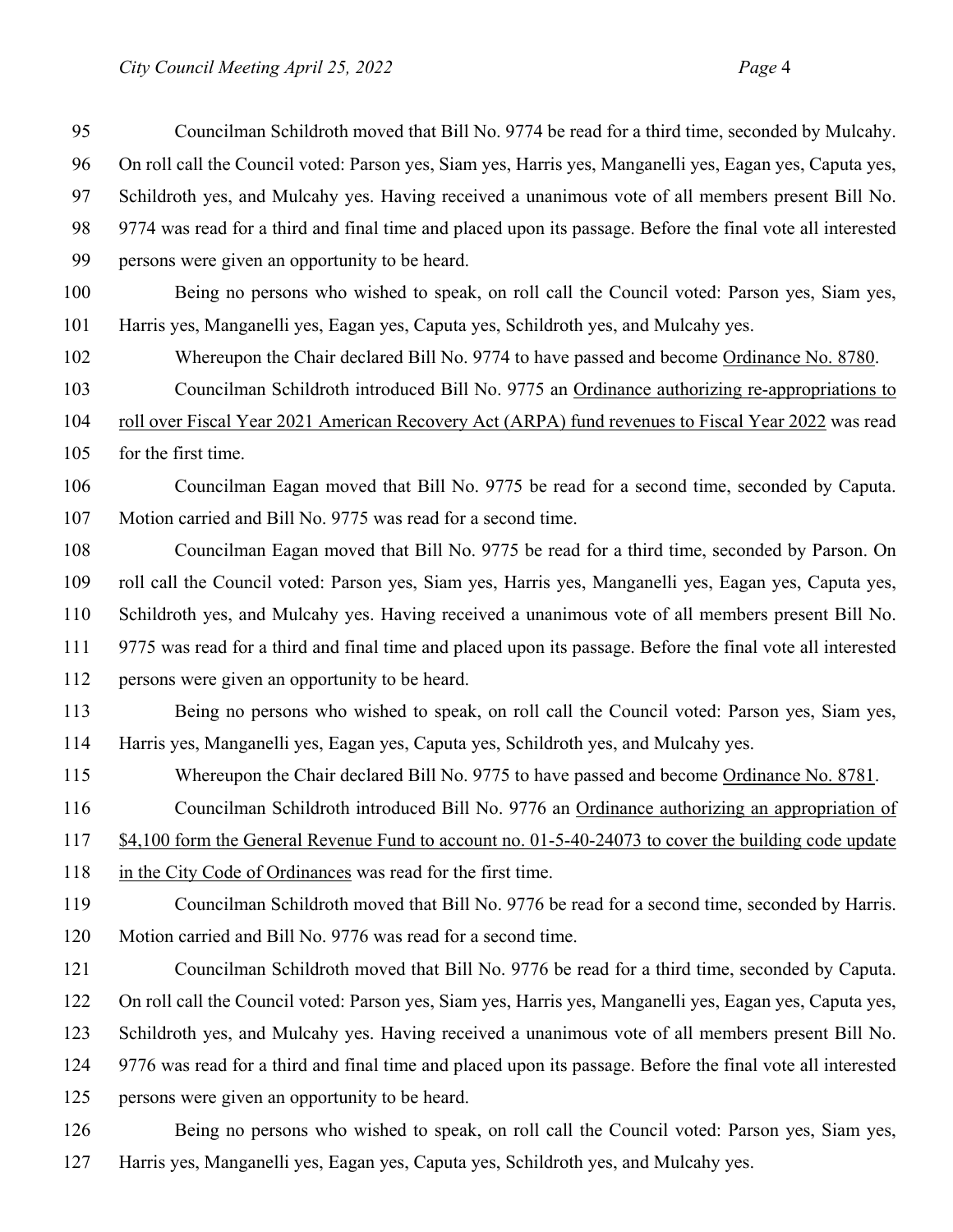| 128 | Whereupon the Chair declared Bill No. 9776 to have passed and become Ordinance No. 8782.                           |  |  |
|-----|--------------------------------------------------------------------------------------------------------------------|--|--|
| 129 | Councilman Mulcahy introduced Bill No. 9777 an Ordinance authorizing an amendment to Title                         |  |  |
| 130 | III, "Traffic Code" Schedule III "Stop Intersections", Table III-D "Four-Way Stops" by adding a four-              |  |  |
| 131 | way stop at the intersection of Castello and St. Michael was read for the first time.                              |  |  |
| 132 | Councilman Mulcahy moved that Bill No. 9777 be read for a second time, seconded by Siam.                           |  |  |
| 133 | Motion carried and Bill No. 9777 was read for a second time.                                                       |  |  |
| 134 | Councilman Mulcahy moved that Bill No. 9777 be read for a third time, seconded by Harris. On                       |  |  |
| 135 | roll call the Council voted: Parson yes, Siam yes, Harris yes, Manganelli yes, Eagan yes, Caputa yes,              |  |  |
| 136 | Schildroth yes, and Mulcahy yes. Having received a unanimous vote of all members present Bill No.                  |  |  |
| 137 | 9777 was read for a third and final time and placed upon its passage. Before the final vote all interested         |  |  |
| 138 | persons were given an opportunity to be heard.                                                                     |  |  |
| 139 | Being no persons who wished to speak, on roll call the Council voted: Parson yes, Siam yes,                        |  |  |
| 140 | Harris yes, Manganelli yes, Eagan yes, Caputa yes, Schildroth yes, and Mulcahy yes.                                |  |  |
| 141 | Whereupon the Chair declared Bill No. 9777 to have passed and become Ordinance No. 8783.                           |  |  |
| 142 | Councilman Eagan introduced Bill No. 9778 an Ordinance authorizing an amendment to Table                           |  |  |
| 143 | XIII-A "Parking Prohibited at certain locations at all times" by adding a section of Rosetta Drive was             |  |  |
| 144 | read for the first time.                                                                                           |  |  |
| 145 | The next item on the Agenda was Council Announcements.                                                             |  |  |
| 146 | Councilman Manganelli congratulated Councilmen Eagan and Mulcahy on their new positions                            |  |  |
| 147 | within the City Council. He thanked everyone who came out to the Florissant Food Truck Knight event                |  |  |
| 148 | with a large crowd. Mr. Manganelli stated May 26 <sup>th</sup> would be the Ward 2 Block Party at Estes Park Court |  |  |
| 149 | with food trucks and all are welcome.                                                                              |  |  |
| 150 | Councilman Harris thanked all involved in the Comprehensive Plan as well as the staff and noted                    |  |  |
| 151 | his excitement to be involved. He congratulated Councilmen Eagan and Mulcahy on their new positions                |  |  |
| 152 | within the City Council as well as thanked Councilman Parson for his consideration to join the board.              |  |  |
| 153 | Councilman Parson congratulated Councilmen Eagan and Mulcahy on their new positions within                         |  |  |
| 154 | the City Council and thanked everyone who helped clean up Ward 8 and Old Town Donuts for providing                 |  |  |
| 155 | donuts.                                                                                                            |  |  |
| 156 | Councilman Mulcahy thanked Councilman Schildroth for his service as Council President and                          |  |  |
| 157 | Councilman Eagan and Parson for their willingness to serve. He announced that Ward 6 would be holding              |  |  |
| 158 | a clean up event with Old Town Partners to clean up on Saturday, April 30 to clean the roads prior to the          |  |  |
| 159 | Valley of Flowers Festival. He noted there would be a barbeque and shirts for sale with proceeds going             |  |  |
| 160 | to Old Town Partners.                                                                                              |  |  |